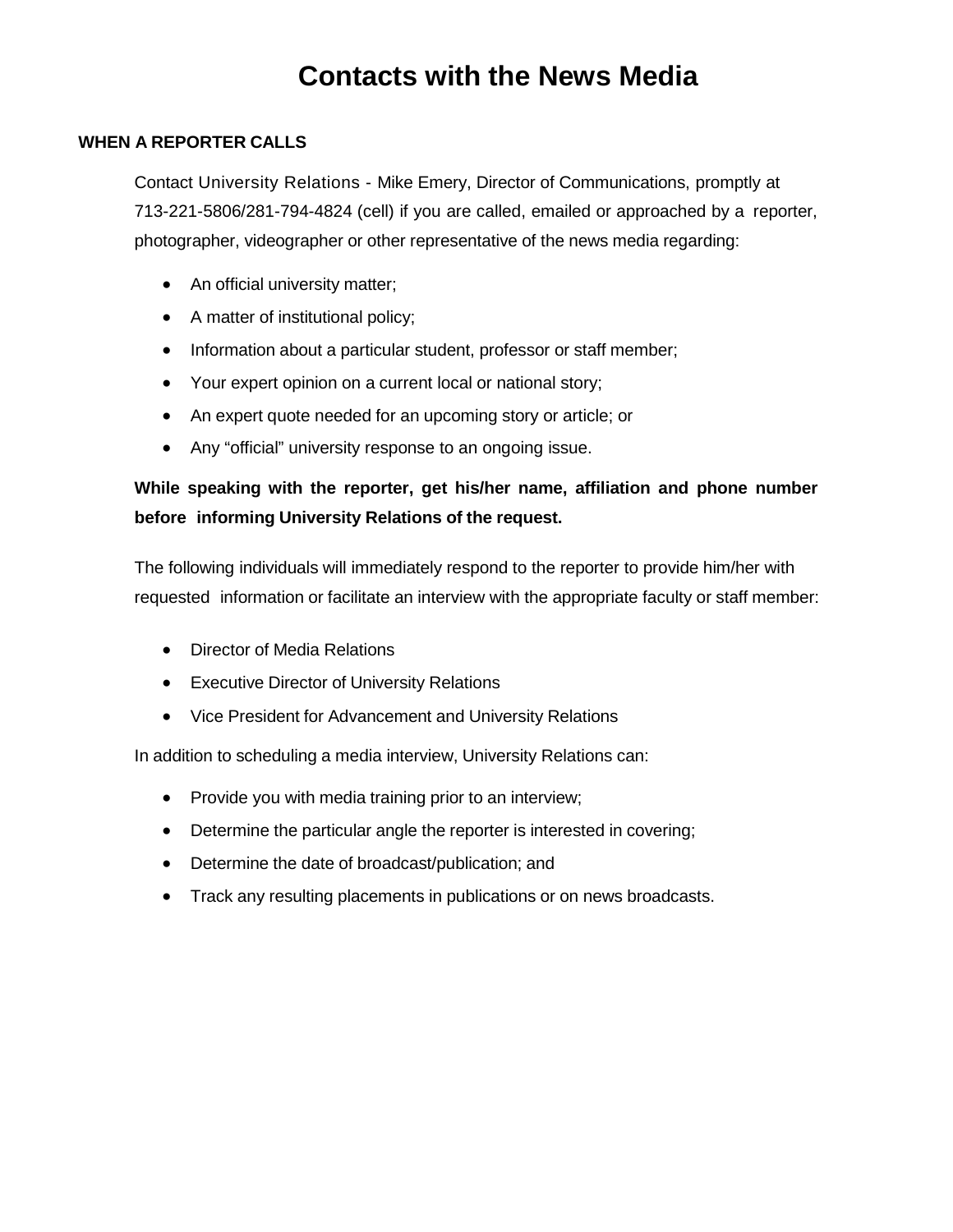### **WHEN YOU SEE A NEWS REPORTER OR PHOTOGRAPHER ON CAMPUS**

If you observe a news reporter or photographer on campus, immediately notify University Relations. UHD is a public facility and news media have access to our campus, but students also have a right to privacy. University Relations will work with news organizations to balance the two. While many news organizations let us know in advance when they are coming to campus, others might simply stop by to get the perspective of college students, faculty or staff members.

#### **NEWS RELEASE DISTRIBUTION**

Faculty, staff and students should submit ideas with potential for attracting media attention to University Relations **at least three weeks prior** to scheduled events and activities. In order to provide news outlets with ample time to either attend the event or cover the activity afterward, University Relations must receive notice well in advance of planned gatherings.

**ONLY** University Relations is authorized to distribute external communications with the official UHD logo. This logo designates that the document is an official University-approved message. While other entities, such as the Student Government Association, may distribute news releases, the author/organization disseminating the information must be clearly evident to news media.

University Relations uses a comprehensive list of local, statewide and national TV/radio and print media outlets and reporters, categorized by the "beats" they cover. As this office also has established relationships with individual reporters, working through University Relations in press release dissemination will produce the widest publicity for an event, program, etc.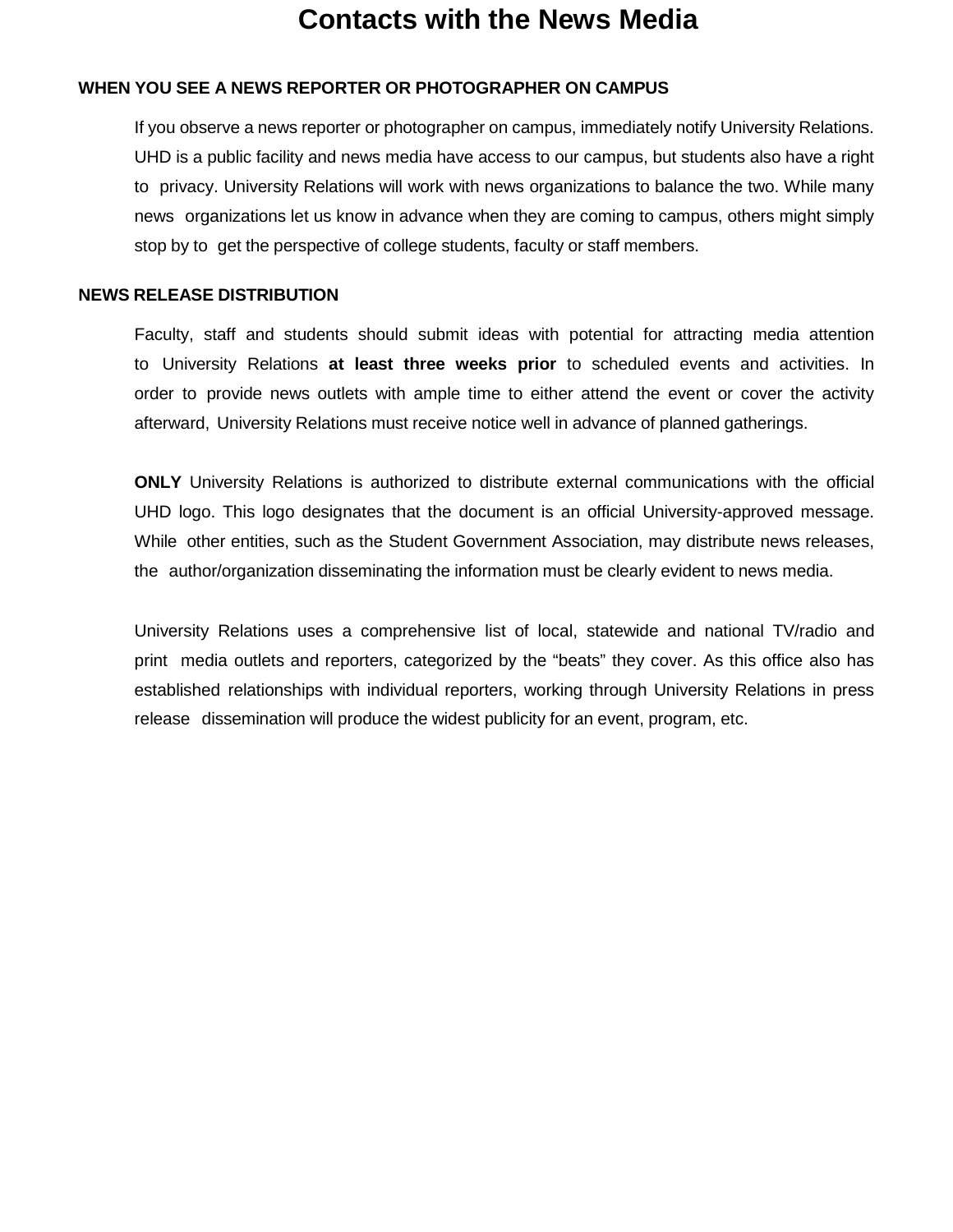### **WHEN A REPORTER CALLS ABOUT YOUR AREA OF EXPERTISE**

If you are contacted or approached by a reporter who wants information from your field of study or expertise, University Relations encourages you to consider agreeing to the interview. Participation with these requests allows us to give back to the community and provides the University with free public exposure in the newspaper, on TV and radio, and in various other news outlets. You can help strengthen UHD's brand when you tell your story. However, University Relations should answer all questions about policies, university-wide activities, crisis situations, and other general inquiries.

### **As previously stated, please gather pertinent details from the reporter, then contact University Relations at 713-221-5806 prior to participating in any media interview.**

In addition to responding to individual reporters' questions, you can also work with University Relations to initiate potential news stories. If you are an expert in an area that is making headlines, please call University Relations to determine if media may be interested in including your local expertise in the story. For example, if your academic expertise includes presidential politics, we can ensure that local reporters have your name and contact information prior to a local presidential primary.

**Please always ensure that the reporter knows you are affiliated with the University of Houston-Downtown, and not the University of Houston**.

#### **BEFORE AN INTERVIEW**

The Office of University Relations can provide you with training prior to a media interview, inform you about what to expect and offer individual coaching based on the interview topic. If you would like to schedule this training, please contact University Relations at 713-221-5806.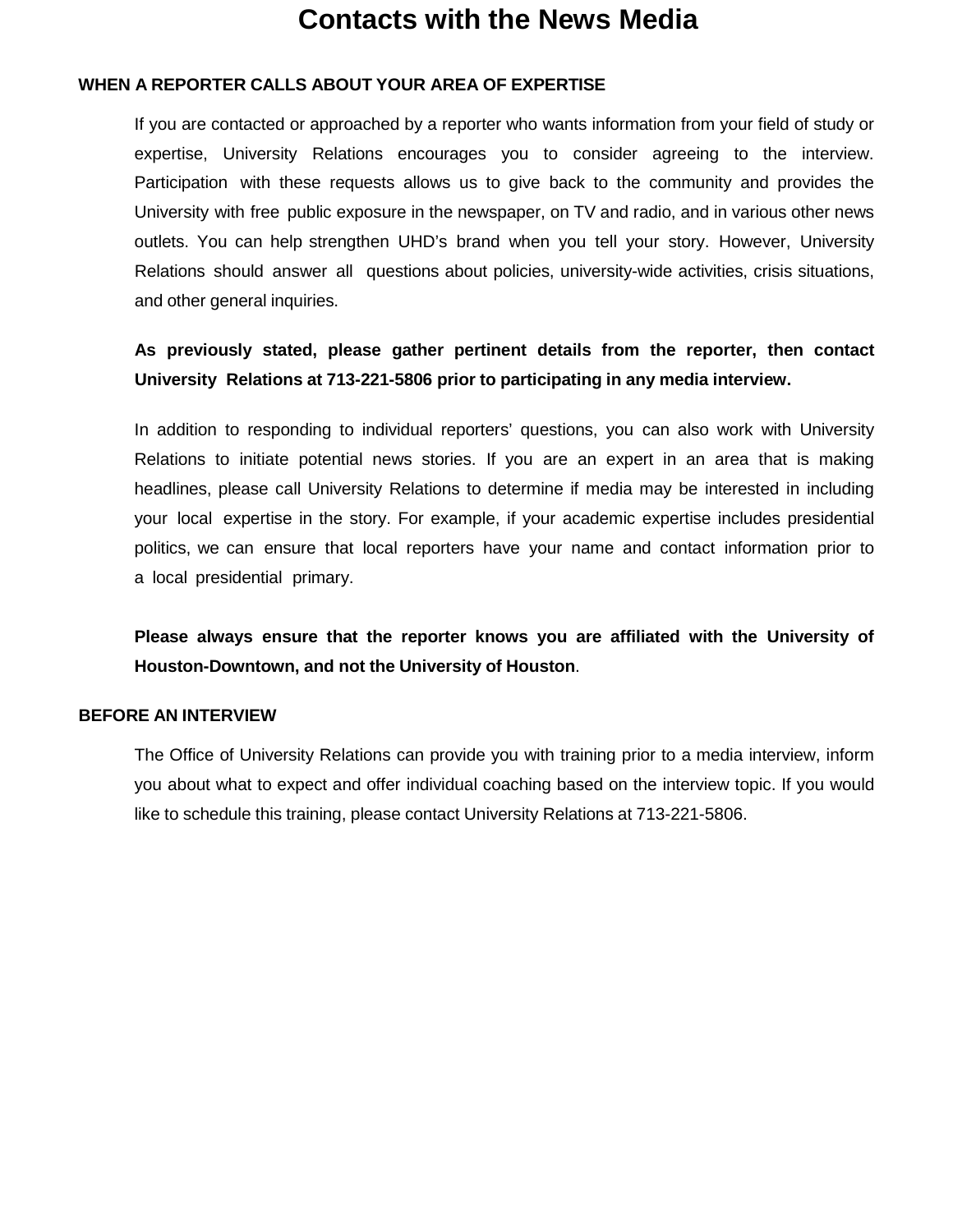### **GENERAL TIPS FOR MEDIA INTERVIEWS**

- ALWAYS KEEP IT POSITIVE.
- Keep student confidentiality uppermost at all times.
- Explain your title and role at UHD.
- Tell the reporter that University policy requires that you refer all media inquiries to University Relations staff who will respond directly.
- Never answer a reporter question with, "No comment." In nearly every case this phrase implies guilt.
- It is always acceptable to tell the reporter that you don't know the answer to a question. When possible, refer him/her to the appropriate UHD expert.
- Remember that each time you speak in public, you could be speaking to a reporter.
- Each time you respond to a reporter's questions, you become a newsmaker.
- Always answer reporter questions honestly and accurately, without assuming. When in doubt about an answer, contact University Relations to discuss possible answers.
- Stop and think about your answer before you respond. Understand your agenda, and stick to it. You're the expert on your issue; the reporter is learning.
- If you're being interviewed over the phone and need time to think, tell the reporter that you need a few minutes to gather some information. Focus on a maximum of three key messages that you'd like to get across. Then call the reporter back as quickly as possible.
- Never go "off the record." As long as you are on the phone with a reporter or in person with a reporter, you are "on the record" (even after the interview has concluded).
- Refrain from giving your personal opinions. Remember that when you speak to a reporter, you're representing the University, its policies and reputation.
- During an in-person interview on campus, look at the reporter and NOT at the camera. Try to pretend the camera is not present.
- Do your homework prior to an interview. Know the issue and your data/research before answering reporters' questions.
- Try to relax, as you are the expert in your field. The reporter and readers/viewers likely have very little knowledge about the topic.
- Keep it simple. Use uncomplicated language and layman's terms.